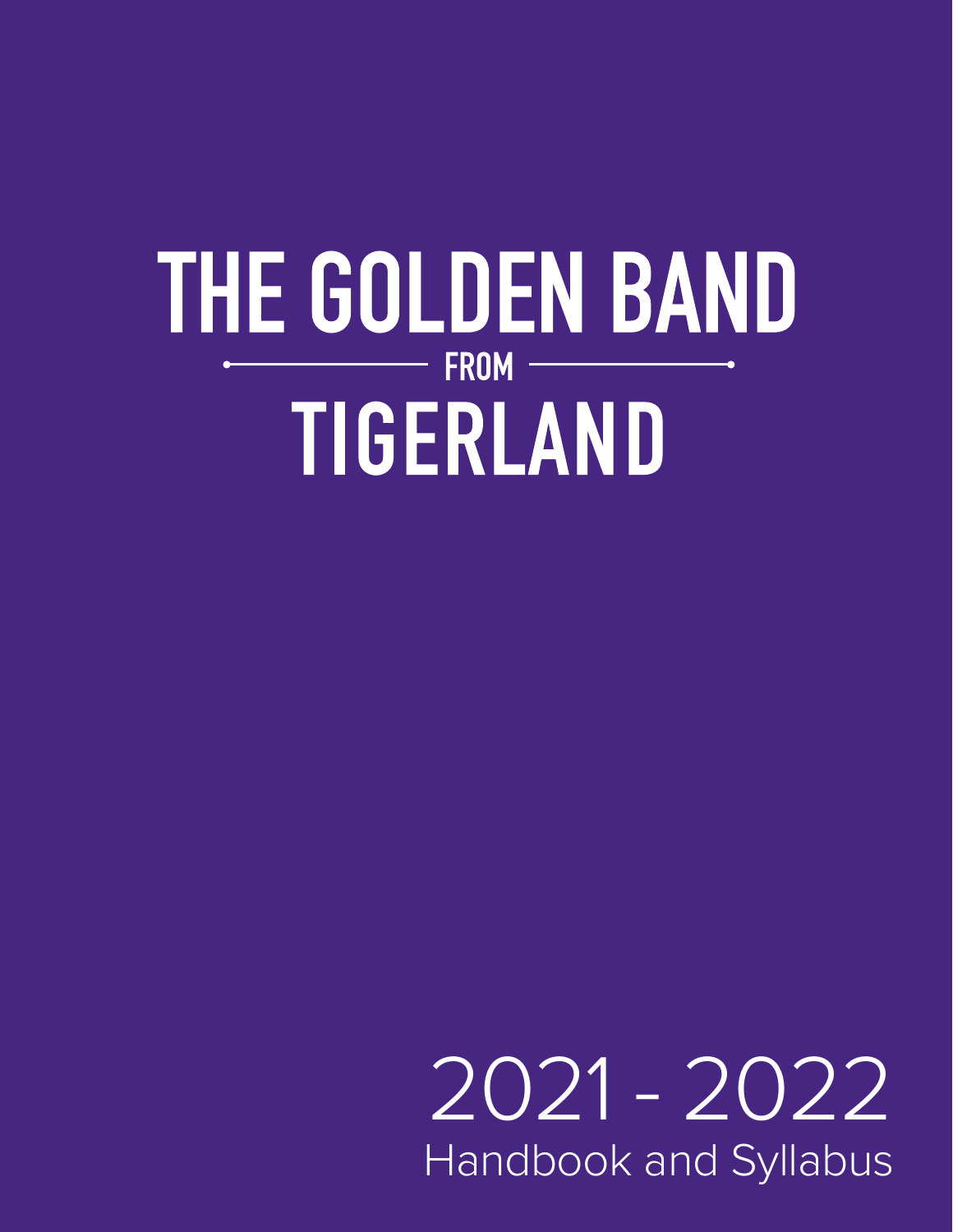# Table of Contents

| Uniforms & Equipment <b>Constitution Control</b> 24 |  |
|-----------------------------------------------------|--|
|                                                     |  |
|                                                     |  |
|                                                     |  |
|                                                     |  |
|                                                     |  |

| $\frac{1}{2}$ |
|---------------|
|               |
| 6             |
|               |
| 9             |
|               |
| $\frac{1}{2}$ |
| 16            |
| 18            |
| 19            |
| 21            |
|               |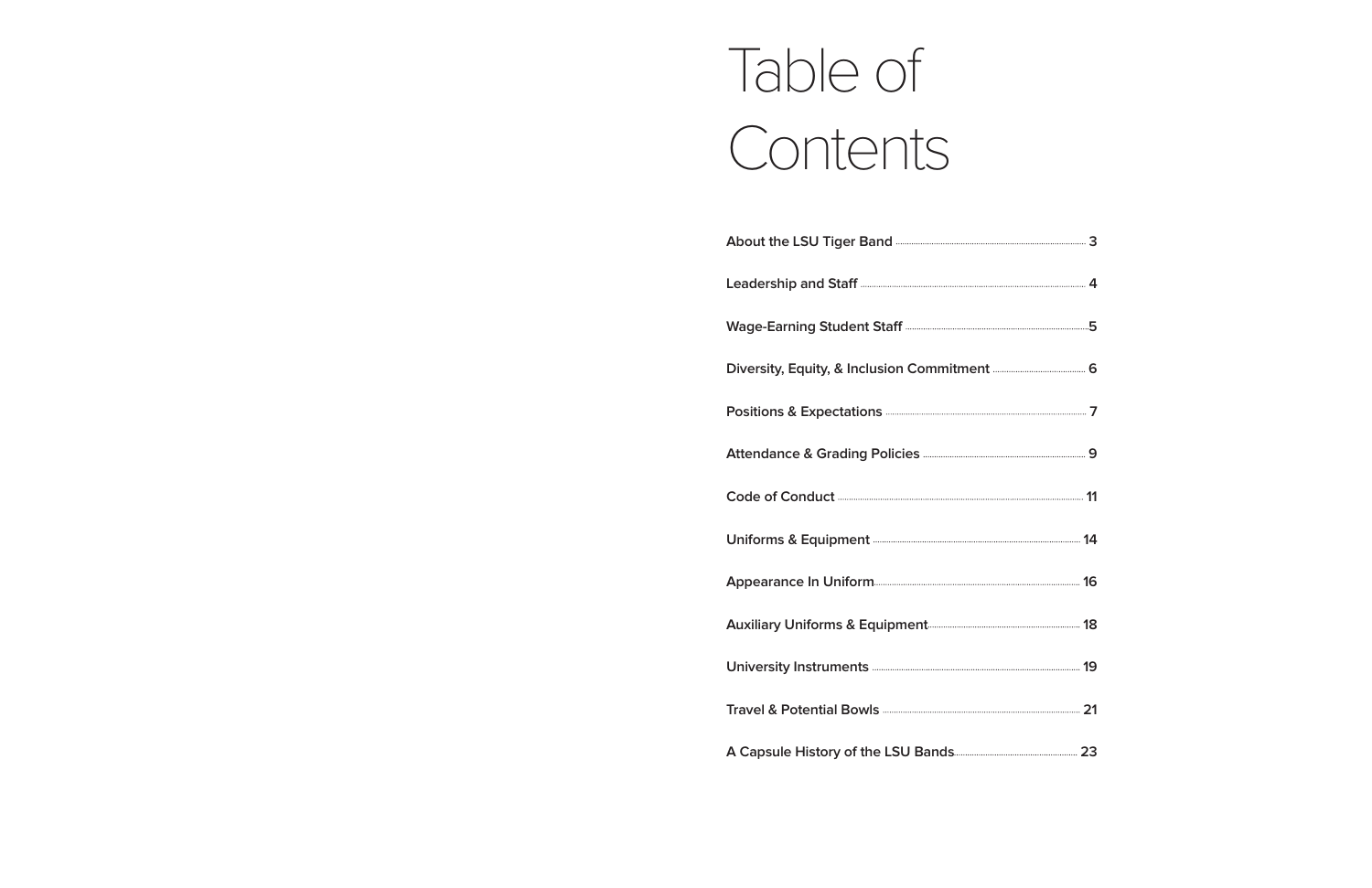# About the LSU Tiger Marching Band

The LSU Tiger Marching Band is a 325 member musical organization that meets during the fall semester for the duration of the football season. To be a member, students must maintain a 2.0 cumulative grade point average, be registered full-time (a minimum of 12 credit hours for undergraduate students), and be enrolled in MUS 4250.

*December graduates are allowed to enroll below full-time hours but must provide confirmation directly from their academic advisor that they are on track for graduation based on their course load. An email confirmation sent to the directors and/or Kara Duplantier will suffice.*

The Tiger Band typically performs at all home football games, selected away games, and appears at events throughout the community throughout the school year. All members who meet the qualifications above receive a \$1000 stipend distributed in four equal stipend disbursements that are directly related to the continuation of full-time status throughout the fall semester. A student dropping below full time during the fall semester forfeits the remaining disbursements of the Tiger Band stipend.

*If at any point during the fall semester a band member withdraws from LSU, membership in Tiger Band terminates effective immediately and all inventory must be returned to avoid charges to fee bill. Every member of the Tiger Band must be enrolled in MUS 4250. All wind, percussion, colorguard, golden girl, and drum major students are part of the organization and must abide by the expectations as outlined in this handbook.*

Instrument Repair **Technician** 

The Bengal Brass Band has auditions and performs at home volleyball, women's basketball, men's basketball, and gymnastics events beginning in September and ending in April. The organization travels with the basketball teams to the SEC and NCAA tournaments in March/April. Members are paid either \$15 or \$30 per game depending on current membership in Tiger Band. Bengal Brass does not carry a course credit. Students are required to be registered full-time at LSU for both the fall and spring semesters in order to serve as a member of Bengal Brass. If a student fails to register full time for the spring semester or withdraws from LSU at any point, the student's position in the organization terminates effective immediately and all inventory, including the Bengal Brass jacket, is expected to be returned or the student's LSU account will be assessed for the appropriate charges.

# Leadership and Staff

**Damon S. Talley, DMA** Director of Bands **dtalley@lsu.edu**

**Simon Holoweiko, DMA** Associate Director of Bands **sholow1@lsu.edu**

**Kelvin Jones, PhD** Director of Tiger Band **kjon183@lsu.edu**

**Dontay L. Douglas** Director of Bengal Brass **ddouglas@lsu.edu**

## Directors

## Operations Staff

**Kara Duplantier** Business Manager

### **Stephen Koivisto**

**Sam Hsieh** Graduate Assistant

**Robert Dowie** Leadership & Outreach Coordinator

**Jana Zilova** Graduate Assistant

**Ysanne Webb** Graduate Assistant **Greg & Jennifer Renoud** Videographers

**Steven Miley** Photographer

## Instructional Staff

**Blair Guillaume** Golden Girl Instructor

**Johnette Folse** Colorguard Instructor

**Trevor Butts** Graduate Assistant *(Area: Equipment)*

**Joseph Casselberry** Graduate Assistant *(Area: Uniforms)*

**Patrick Forrester** Graduate Assistant *(Area: Band Managers)*

**Chris Song** Graduate Assistant *(Area: Data/Attendance)* **Caryle McGregor** Graduate Assistant *(Area: Charms)*

**Emmanuel Rodriguez** Graduate Assistant *(Area: Music Library)*

**Ty Ellender** Drumline Graduate Assistant

 $\triangle$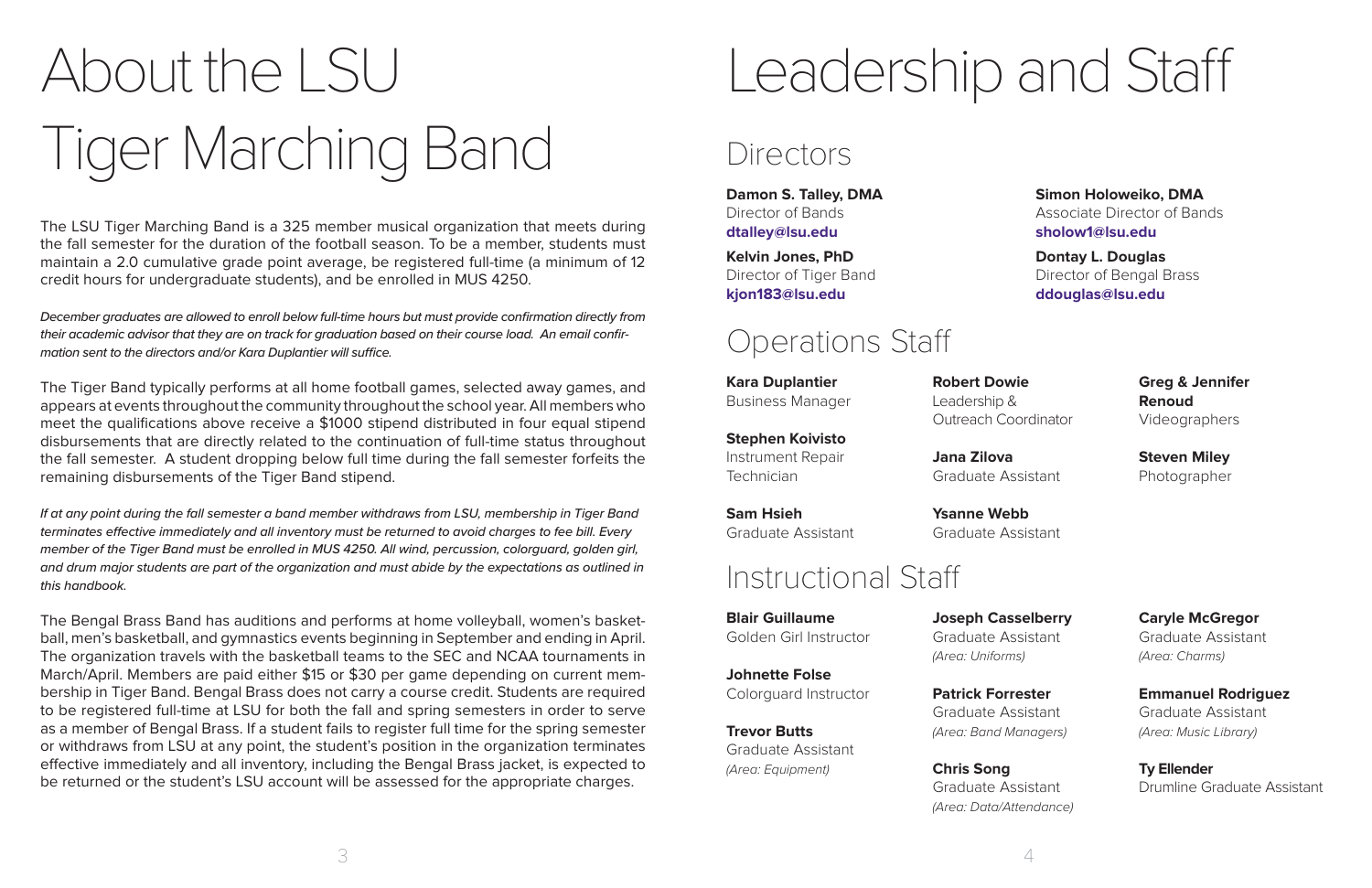## Student Leadership

**Drum Major** Nick Robichaux

**Golden Girl Captains** Lauren Aguillard & Destiny Rooney

**Colorguard Captains** Brooke Davis & Hailey Sherrill

**Drumline Captains** Nich Ashton & Tim Marquess

**Piccolo Section Leaders** Arthur Odenheimer & Maria Zeagler

**Clarinet Section Leaders** Ethan Archer & Jessica Breaux

**Saxophone Section Leaders** David Hochkeppel & Mandy Martin

**Trumpet Section Leaders** Sean Chappell, Madison Williams & Brandon Wood

**Mellophone Section Leaders** Matt Chauvin & Maddie Lee

**Trombone Section Leaders** Lydia Falcon & Cody Thurber

**Baritone Section Leaders** Annie Aucoin & Thomas Odenheimer

**Tuba Section Leaders** Gage Bennett & Christian Noto

**Librarians** Jordan McNamara, Eric Ponder & Haleigh Stevens

**Equipment Managers** Andrew Boutte, Landon Chambliss & Daniel Ourso

**Social Outreach Team (SOT)** Josie Beekman, John Blair IV, Paige Ellis Isiaha Hilliard, & Sydney McGovern

**Band Managers** Darwin Bergeron, Steven Courtney, Taylor Ferguson, Sarah Gagnepain, Whitney James, Julia Oubre & Brooke Siegle

There are several wage-earning student staff positions within the organization. They include Band Librarians, Band Managers, SOT (Social Outreach Team), and Equipment Managers. Some of these positions apply for both the fall and spring semesters while others function only in the fall. Each wage-earning student staff member is required to maintain full-time status with LSU in order to receive stipend disbursements, just as that expectation exists for the Tiger Band stipend disbursements.

Tiger Band student leadership includes Drumline Captains, Colorguard Captains, Golden Girl Captains, and the Drum Major. Students in these positions are given a stipend at the

## About Wage-Earning Student Staff

## Diversity, Equity, & Inclusion Commitment

We believe diversity, equity, and inclusion enrich the educational experience of our students, faculty, and staff, and are necessary to prepare all people to thrive personally and professionally in a global society. Therefore, LSU is firmly committed to an environment that affords respect to all members of our community. We will work to eliminate barriers that any members of our community experience.

To make LSU a place where that can happen, we must recognize and reflect on the inglorious aspects of our history. We now acknowledge the need to confront the ways racism, sexism, ableism, ageism, classism, LGBTQ+ phobia, intolerance based on religion or on national origin, and all forms of bias and exploitation have shaped our everyday lives.

We accept personal and professional responsibility to eliminate bias and oppression wherever they are found. We understand our obligation to speak up when we see bias whether it be in our teaching, study, or daily work. Our community will educate themselves proactively and continuously about how to intervene and bring bias to the attention of others with commitment and compassion.

We will hold ourselves accountable for our actions and inactions, and for maintaining intentional, measurable, and meaningful efforts to enhance diversity, equity, and inclusion, including through ongoing evaluation of our policies, practices, and procedures.

To learn more about our commitment to diversity, equity, and inclusion in the LSU Department of Bands and LSU School of Music, as well as discover the resources and support available to you, please visit: **lsu.edu/cmda/music/resources/diversity**

end of the fall semester. The wage-earning student staff is appointed by the directors each year. Positions are generally awarded to students who have been in the program for at least one year. Interested persons may apply for a student staff position during the spring semester. In the case of the Drumline, Golden Girl, and Colorguard Captain positions, an audition and/or interview is required. Students are generally notified at the conclusion of the fall football season if appointed.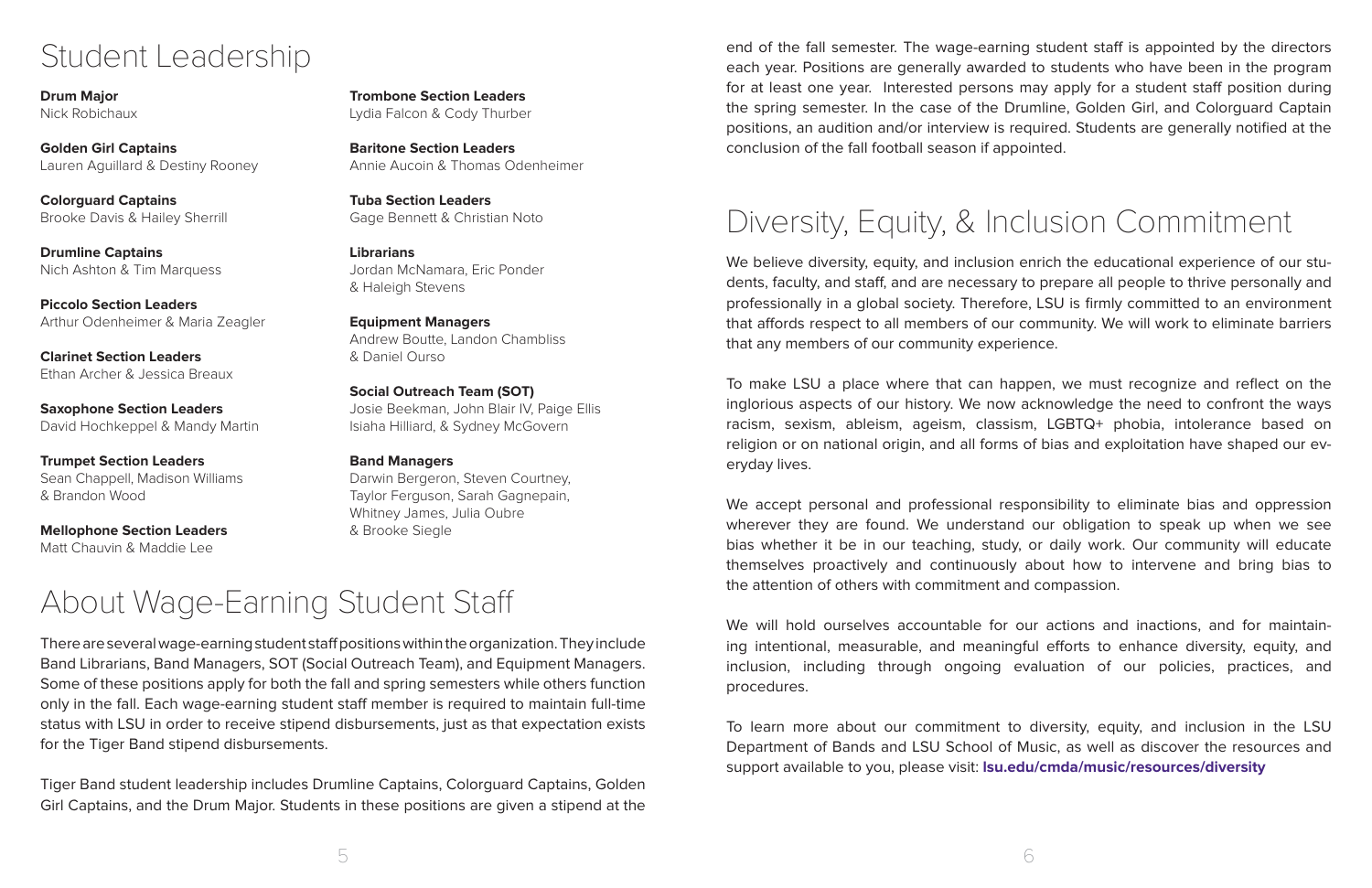Tiger Band is structured primarily on an audition and challenge system. Once the initial auditions are complete, we will announce if you are accepted into a performance position or an alternate position for the first show. Each wind player will participate in the audition process during Preseason Band Camp and will be advised as to their status by the end of the audition day. Students who are placed into an alternate position for the first performance will have the opportunity to challenge into a performance position for every new show. However, alternates will shadow marching positions as these may open up due to attendance, lack of music memorization, conflicts, attitude, or a variety of other factors.

*If at any time a student cannot physically do what is expected, they can be replaced with a more suitable option regardless of their audition or the challenge system.* **This decision will only come from a director.**

**Pregame Challenge System -** Pregame alternates will have the opportunity to challenge members of the same instrument on the Wednesday during the week of a home game. To challenge, you must notify your section leaders, notify the student you are challenging, and sign up using the website form, by 11:59 p.m. the Sunday prior to the challenge. Challenges will consist of "Stadium Salute" and marching the lines down the field. All components of the challenge will incorporate playing and everything must be memorized. The member that does not earn the position must wait until the next challenge day (i.e. one week) to try again or to regain their position. **No member is allowed to refuse a challenge.** Any student that does not show up for a challenge automatically becomes an alternate and remains an alternate for the duration of the season.

**Empty Positions** - There are several occasions throughout the season when empty positions need to be filled due to various reasons. If this is the case, Teaching Assistants and Directors will fill these empty positions. They will use the results of the music and visual auditions as well as a working knowledge of each member to fill in these positions appropriately. If asked to fill the same position twice in one week, this member will also march the game for that week.

**Resources for Students -** Your health and safety are LSU's top priority. If you are feeling ill or overwhelmed with anxiety, please contact the LSU Student Health Center for medical advice and mental health support. General health care and mental health support are available for all enrolled students through telehealth appointments.

**Halftime Challenge System -** Halftime alternates will have an opportunity to challenge members of the same instrument on the Tuesday that we begin learning a new show. To challenge, you must notify your section leaders, notify the student you are challenging, and sign up using the website form, by 11:59 p.m. the Sunday prior to the challenge. Challenges will consist of performing the halftime music from memory while executing a figure-8 box drill or another variation of a marching exercise. The member that does not earn the position must wait until the next new show to regain a position. If we are repeating a show, a member is allowed to challenge for a position. Once a student becomes an alternate for one show, they begin the next show in a performance slot.

# Positions & Expectations

**Policy For Persons With Disability -** In all cases in which a student or applicant for student status requests an accommodation based upon disability, advice and assistance from the Office of Disability Services should be sought by the University representative receiving the request. Students who qualify for disability services should schedule an individual meeting with the instructor to go over any accommodations that may need to be made in this class.

**Technology Challenges -** If you are experiencing consistent challenges in accessing reliable internet or have other technology concerns which may prevent you from completing the requirements of this course, please contact the Dean's Office at **cmdadeansoffice@lsu.edu** for help.

**Zoom / Virtual Etiquette -** Any time we need to meet virtually, you must position the camera in a frontal view of you at all times in a space conducive for instruction. You must be fully clothed in attire suitable for on-campus instruction. The following will be deemed as unacceptable for virtual class: wearing pajamas or only undergarments, still images posing as you, laying in the bed, in a loud crowded area, or in a darkly lit room.

**Unexpected Changes to Courses -** Due to the unpredictable nature of the COVID-19 pandemic, the format of the course and/or requirements may be forced to change, and if this is the case, you will be given appropriate notification.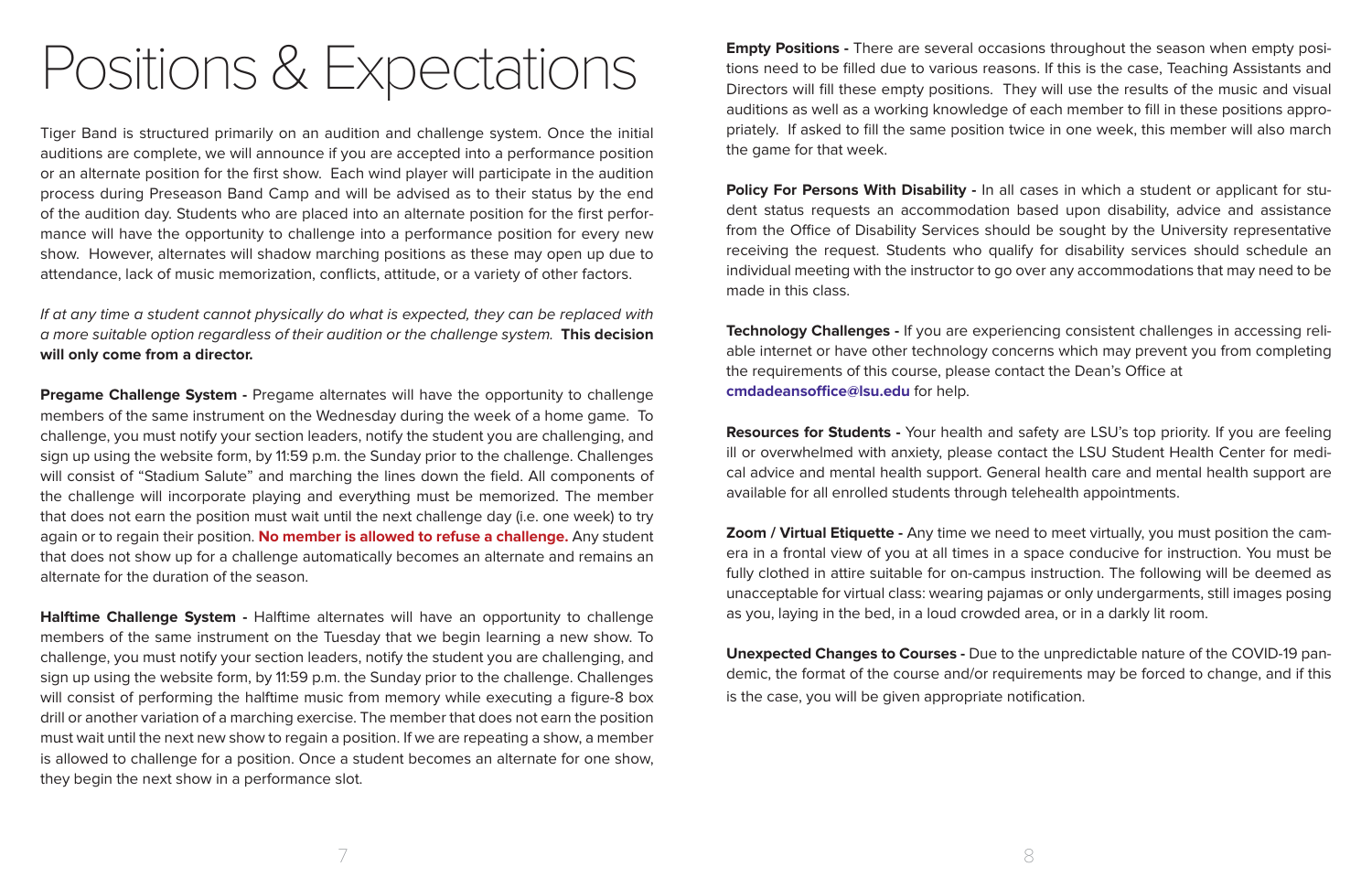# Attendance & Grading Policies

Tuesday - Friday, rehearsals begin at 3:50 p.m. and conclude at 5:20 p.m. Students are expected to be in concert arcs by 3:50 p.m. with their masks, instrument and phones charged to not be marked tardy. Students not feeling well are encouraged to stay home. Students will be given a schedule of days to report via either in-person or virtually through the BAND App and on the band website under Rehearsal Schedule. If we are meeting virtually students need to have face visible at all times, camera in frontal view, etc. You must be at rehearsal with all materials to be considered present (facemask, instrument, and e-flip). In the event this course moves to remote learning, students will be responsible to completing assignments as assigned. Any member that needs to miss a rehearsal must reach out and submit an absence request form via our Microsoft Form. The link will be emailed to all members on the first day of classes. Emergencies will be considered on an individual basis. All emergency absences must comply with PS-22.

In the event the class moves to remote learning or needing to miss due to illness, students will be given performance and/or other assignments to coincide with instruction. Assignments will assigned and due for a grade.

All members must be enrolled for MUS 4250 and will receive one credit hour for the Fall semester. Students will be given an "A+" in the course provided that they are in attendance, properly attired, perform well for playing tests, and have all equipment at all rehearsals and performances (face mask, horn, e-flip, charts, flags, etc.). Because this is a performance-based class, all absences and tardies need to be cleared with the directors. All members start with 100 points in MUS 4250. Deductions/additions will be made to a student's overall grade as stipulated on the next page. No more than 40 points can be deducted from a student's grade per day.

**Band members who do not travel during the COVID-19 pandemic will not be penalized academically or in their overall standing in the organization.**

### **GRADING SCALE**

|  |  | A+ = 97-100 B+ = 87-89 C+ = 77-79 D+ = 67-69 |  |  |  |
|--|--|----------------------------------------------|--|--|--|
|  |  | A = 94-96 B = 84-86 C = 74-76 D = 64-66      |  |  |  |
|  |  | A- = 90-93 B- = 80-83 C- = 70-73 D- = 60-63  |  |  |  |

### **VIRTUAL INSTRUCTION**

### **PERFORMANCE DAY ABSENCES (-30 points)**

An unexcused absence on the day of a performance (practice, warm-ups, step-off, special events, trips, etc.) is -30 pts. An excused absence must be cleared with the directors in advance (not including emergencies, evaluated on a case-by-case basis) and should meet LSU's PS-22 guidelines.

### **PERFORMANCE DAY TARDIES (-15 pts/-10 pts)**

Unexcused tardy more (-15 pts) or less (-10 pts) than 45 minutes on the day of a performance. An excused tardy must be cleared with the directors in advance (not including emergencies, evaluated on a case-by-case basis) and should meet LSU's PS-22 guidelines.

### **PERFORMANCE DAY DEDUCTIONS (-6 pts/-3 pts)**

Missing materials/equipment on the day of a performance such as (but not limited to) unmarked music, uncharged phone, missing lyre mount, etc. is -6 pts. Deviating outside the TB uniform dress code is -3 pts. Neither of these categories is eligible for an excuse.

### **REHEARSAL ABSENCES (-15 pts/-12 pts/-6 pts)**

An unexcused absence for a regular rehearsal is -15 pts. An excused absence must be cleared with the directors in advance (not including emergencies, evaluated on a case-by-case basis) and should meet LSU's PS-22 guidelines. The fourth excused absence will be assessed -12 pts for excessiveness, followed by - 6 pts for each further excused absence.

### **REHEARSAL TARDIES (-10 pts/-5 pts)**

Unexcused tardies for rehearsals more (-10 pts) or less (-5 pts) than 45 minutes after 3:50 pm. An excused tardy must be cleared with the directors in advance (not including emergencies, evaluated on a case-by-case basis) and should meet LSU's PS-22 guidelines.

### **REHEARSAL DEDUCTIONS (-3 pts)**

Missing materials/equipment for rehearsals such as (but not limited to) unmarked music, uncharged phone, missing lyre mount, etc. will be assessed -3 pts for each infraction.

### **SUSPENSION (-30 pts)**

All absences which occur because of a suspension are unexcused.

### **EXTRA CREDIT OPPORTUNITIES (+3-5 pts, up to +15 max)**

Extra credit opportunities will be available to students on a first come, first served basis. Extra credit service projects will be assigned bi-weekly. If a student is selected for an extra credit project but does not attend, the student forfeits their right to attend any future extra credit opportunities.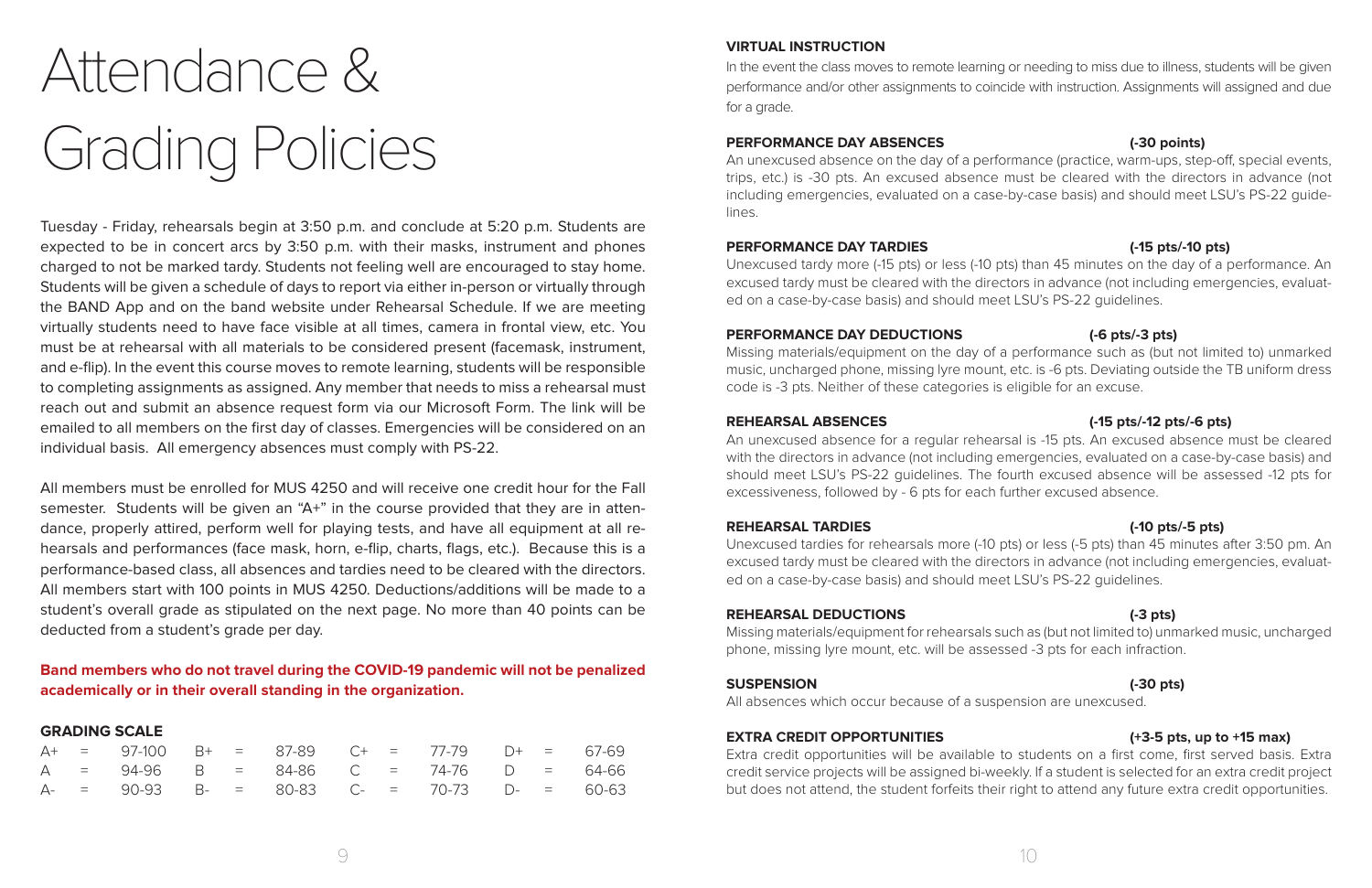# Code of Conduct

**Each member of Tiger Band should remember that this organization is a source of pride to thousands of LSU students, alumni, fans, faculty, and administration.** The actions of individuals reflect upon this group as a whole, especially when those actions are irresponsible. Beginning with a member's admission to Tiger Band, each member is responsible for upholding the dignity of Tiger Band through their actions. In all situations, Tiger Band members are encouraged to consider the best interests of Tiger Band and LSU as the highest priority.

Band members who display a pattern of irresponsibility or behavior that is damaging to the morale or concept of teamwork within the organization may jeopardize their position in Tiger Band. Uniformed members represent the university not only to live audiences locally, but also to televised audiences nationally. Any inappropriate language, obscene gestures, or disrespectful acts by band members reflect adversely on the Band Department and LSU. Tiger Band student behavior is expected to be above that of the regular LSU student. We do not try to, nor do we feel we should have to, police band member behavior during LSU athletic events.

Social media is another form of representation of our organization through its members. Pictures, conversations, and posts on all social media must be in good taste. Explicit language, negative remarks about any LSU team/organization, suggestive comments and pictures, and anything else that would not portray Tiger Band in a positive manner are prohibited. Examples include, but are not limited to, posting pictures suggesting inappropriate behavior (drinking, smoking, inappropriate dancing, blatant drunkenness, etc.), posts containing any vulgar or explicit language, degrading tone, rudeness, or any negative statements towards LSU persons or organizations. Violations of the above mentioned items will be considered a violation of the Tiger Band Code of Conduct and handled accordingly.

We have a **ZERO TOLERANCE POLICY concerning hazing.** Hazing is defined in the LSU Code of Student Conduct as an act by an individual or a group that, as an explicit or implicit condition for initiation to, admission into, affiliation with, or continued membership in a group or organization, regardless of consent:

Responsible behavior and a positive attitude are expected of all members at all times. Failure to comply with these expectations may result in suspension, and/or dismissal from a rehearsal, game, performance, trip, or permanent dismissal from Tiger Band. Any student who is dismissed from the program for disciplinary reasons can expect to forfeit their service award and have future membership revoked.

Participation in any band event, whether on or off campus, is considered an academic commitment. As such, band members are expected to adhere to a strict prohibition against alcohol or illegal drug consumption and/or possession. Smoking is not allowed in uniform.

Possession and/or consumption of alcohol or illegal drugs prior to or during any rehearsal or LSU sponsored event, including trips, is prohibited. Failure to comply with this regulation will result in suspension and/or dismissal from Tiger Band. **Any student who is dismissed from the program or disciplined for this reason can expect to fail the class, forfeit his/her service award, and have future membership revoked.**

1. Endangers the physical health or safety of a person or would cause a reasonable person

4. Involves the consumption of substances to excess or placement of substances on the body;

- severe emotional distress;
- 2. Results in the destruction or removal of public or private property;
- 3. Involves the consumption of alcohol or drugs;
- 
- 5. Involves sexual activity;
- 6. Involves violation of federal, state or local law or University policy; or
- 7. Disrupts the academic performance or class attendance of a person.

It is not a defense to a charge of hazing that (i) the consent of the person had been obtained; (ii) the conduct or activity that resulted in the death or injury of a person was not part of an official organizational event or was not otherwise sanctioned or approved by the organization; or (iii) the conduct or activity that resulted in death or injury of the person was not done as a condition of membership to an organization.

The following is a non-exclusive list of examples of acts which, regardless of severity, constitute hazing:

• Physical brutality, such as whipping, beating, paddling, striking, branding, electronic shock-

- ing, placing of a harmful substance on the body, or similar activity;
- tions, imprisonment, confinement, or calisthenics;

• Physical activities, such as sleep deprivation, exposure to the elements or extreme condi-

## Hazing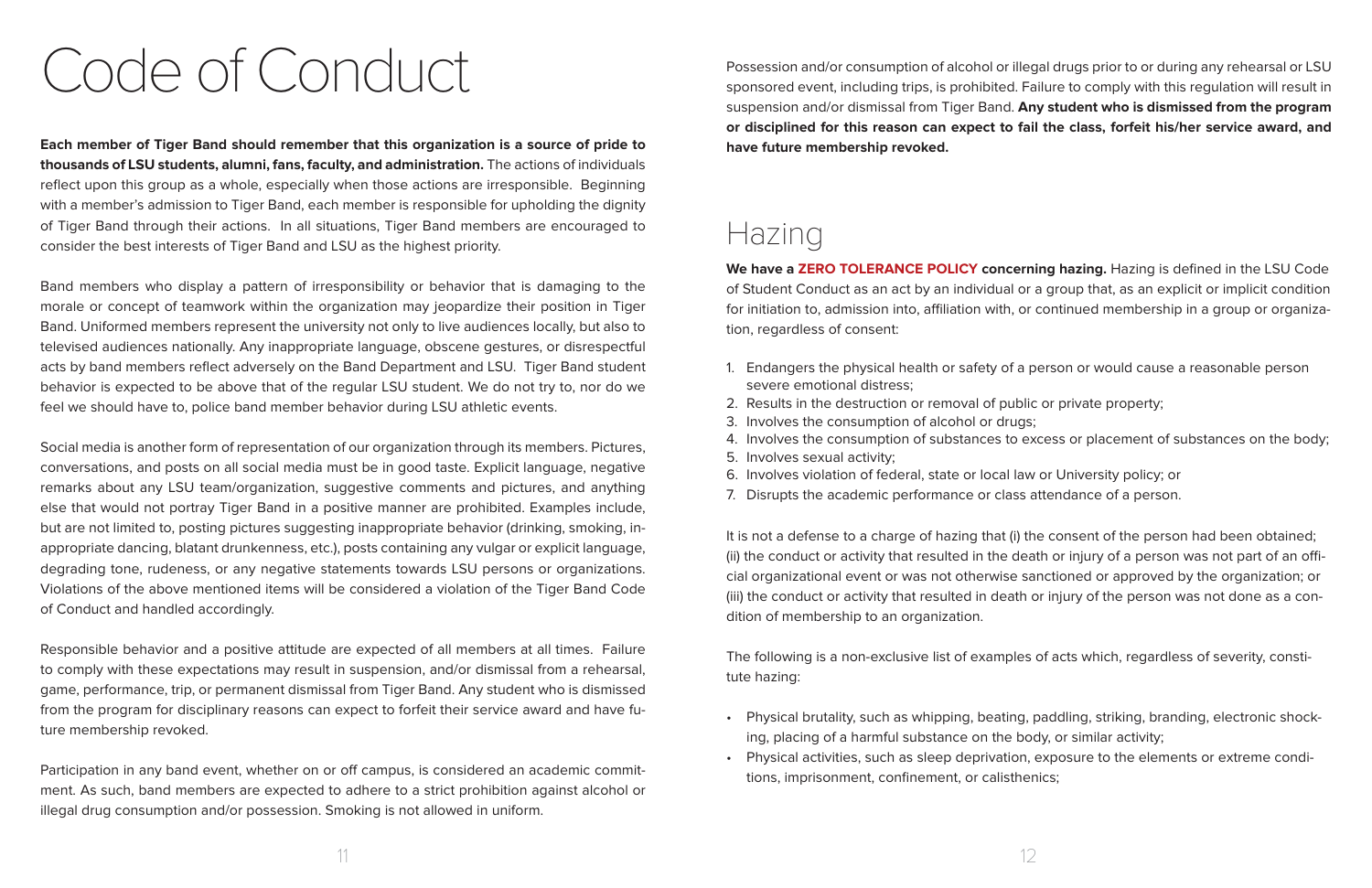- Consumption of food, liquid, or any other substance, including but not limited to alcoholic beverages or drugs, that subjects the person to an unreasonable risk of harm or that may adversely affect the physical health or safety of the person;
- Placement of substances on the body of a person;
- Kidnapping or dropping a person off campus without return transportation;
- Activity that induces, causes, or requires an individual to perform a duty or task that involves the commission of a crime or an act of hazing.

### **If you observe or have been victim of hazing, immediately contact one of the directors.**

**There is no appeal for a suspension from Tiger Band or the dismissal of a member of Tiger Band from an individual rehearsal, game, performance or trip.**

A member who is **permanently** dismissed from the organization may appeal the decision to the School of Music. In order to appeal, the student must, within three calendar days of the disciplinary action, make a written appeal to the Director of the School of Music. The appeal must provide all facts and information on which the appeal is based, provide the reason why the decision should be reversed, and must be signed and dated by the student. A copy of the appeal must also be provided to the Tiger Band administrator whose decision is being appealed.

The administrator who permanently dismissed the student is allowed an opportunity to respond in writing to the Director of the School of Music within three calendar days of receipt of the appeal.

After all documentation has been provided by both the student and the administrator, the Director of the School of Music should render a final decision as soon as possible. All parties shall be informed of the decision in writing. A decision by the Director of the School of Music concludes the appeal process.

**As of academic year 2021 - 2022, the Director of the School of Music is Dr. James Byo.**

**Shoes, Socks, Gloves** - All instrumentalists wear the same style shoes. The shoes used by the Tiger Band are MTX Marching Shoes. Each member will be provided with their first pair of shoes and are expected to maintain the appearance of the shoes throughout their tenure with Tiger Band. If you require new shoes as a returning member, your fee bill will be assessed \$45. **All members must wear long black socks.** Colorguard and Golden Girl members wear a different style shoe than the instrumentalists. They will be purchased by the Department of Bands.

## Dismissal From Tiger Band

# Uniforms & Equipment

Every student is provided a complete uniform with the exception of shoes, socks, and gloves. In the event that a member misplaces any uniform articles, the final cost will be assessed to your fee bill. The prices are as follows:

| <b>Item</b>             | Cost    | <b>Item</b>                | <b>Cost</b> |
|-------------------------|---------|----------------------------|-------------|
| Jacket                  | \$500   | Golden Girl Uniform        | \$850       |
| <b>Bibbers</b>          | \$200   | Golden Girl Cape           | \$200       |
| Shako                   | \$250   | <b>Colorguard Uniform</b>  | \$650       |
| Plume                   | \$50    | Flag Case                  | \$40        |
| Citation Cords (each)   | \$20    | Flag Pole                  | \$15        |
| Raincoat                | \$150   | Performance Flags          | \$50        |
| Paper Flip              | \$10    | <b>Practice Flags</b>      | \$45        |
| Drumline Covers (each)  | \$25    | <b>Bengal Brass Jacket</b> | \$100       |
| Garment Bag             | \$100   | eFlip                      | \$30        |
| Duffel Bag              | \$100   | Portable Battery           | \$20        |
| <b>Battery Cable</b>    | \$10    | Hanger                     | \$10        |
| Lyre (Varies per inst.) | $$5-28$ | <b>Band Shoes</b>          | \$45        |
| Ear Plugs               | \$25    | Water Jug                  | \$25        |
| Performing Face Mask    | \$20    | Gaiter                     | \$15        |

**Uniform Distribution** - To help with safety procedures due to COVID-19, students will be required to keep and maintain uniforms issued out. Each student will be assigned a garment bag number (instrumentalists only) that will contain their respective uniform parts that should remain hung up and maintained at all times. **If we retrieve a uniform that is visibly wrinkled due to not being hung on a rack or not properly maintained, you will receive an automatic 10-point grade reduction.**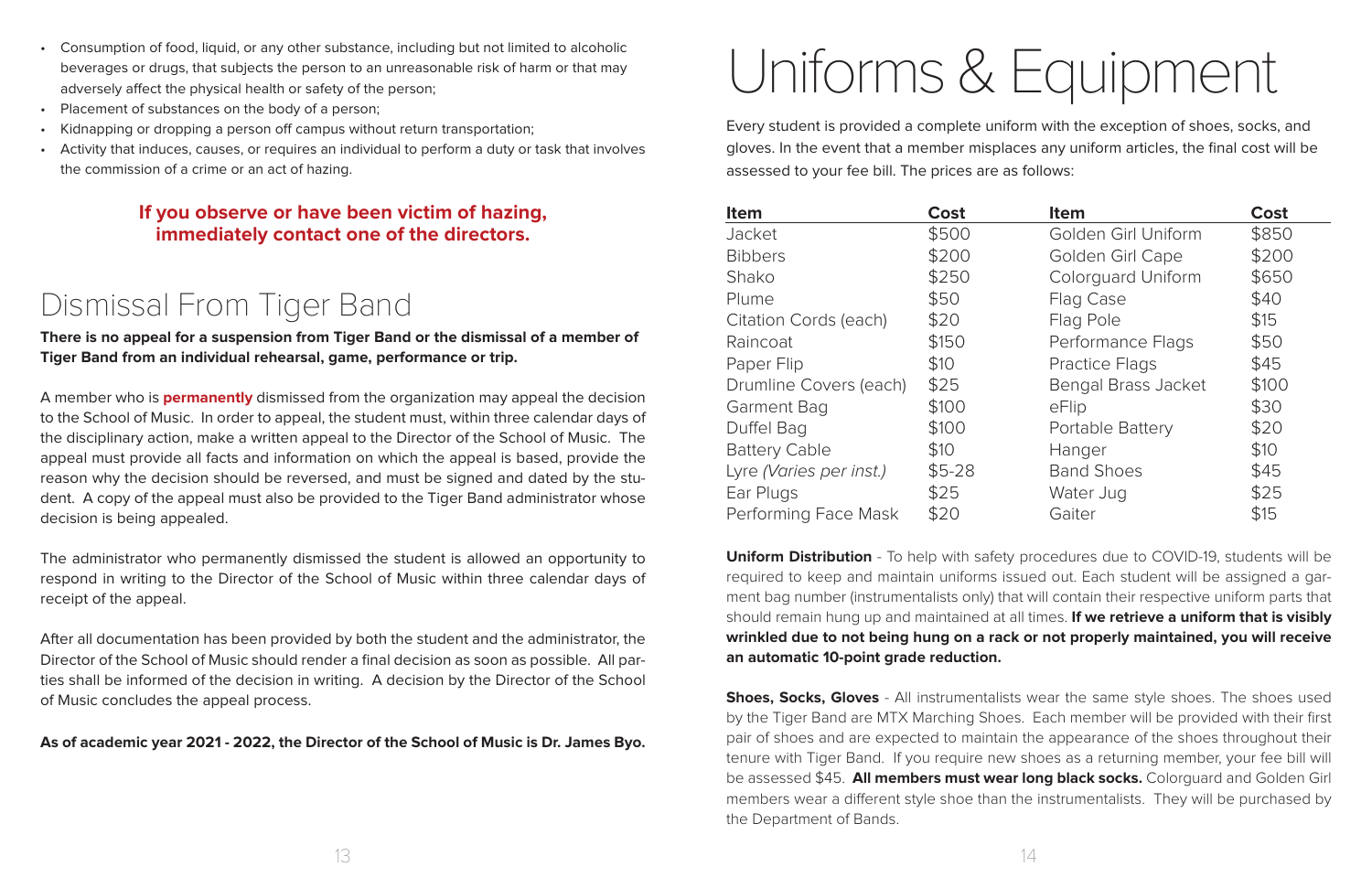

White cotton gloves are sold to members by Kappa Kappa Psi before all performances for \$5 / pair. Golden Girl and Cymbal players purchase their own unique gloves as specified by the directors.

**Alterations** - Under no circumstance is your uniform to be altered by a member without the permission of the directors. If you require alterations to your uniform, please contact the directors and Kara Duplantier.

**Inspections** - Uniform inspection will be conducted prior to each game/performance by the section leaders, teaching assistants, or directors. Members are expected to wear the uniform correctly at all times (see information on appearance on the next page.)

**Return of Uniforms - Failure to return the Tiger Band uniform could be considered failure** to fulfill your obligation to the Department of Bands, resulting in loss of the final stipend disbursement as well as fee bill charges for each specific item. **Tiger Band uniforms are not souvenirs.** 

These inspections will be held about 20 minutes prior to step-off and are mandatory for all personnel. Subsequent random inspections may be held by the directors at any time.

# Appearance In Uniform

**Facial/Head Jewelry:** There is no jewelry allowed to be visible unless approved. This includes any rings (ear, nose, eyebrow, lip, etc) and hair ties that are not black. Transition

**Instrument:** All brass and percussion instruments must be polished and cleaned before any performance.

When you wear the LSU Tiger Band uniform, you will not only be representing the university, but everyone who has worn the uniform before you. We expect your personal appearance to be an impeccable reflection of your personal taste as well as your organizational pride. An untidy, disheveled, or incomplete uniform may result in alternate status and/or a lowered grade. An exemplary appearance consists of:

**Jacket:** Cleaned, pressed, and COLLAR FASTENED and FRONT ZIPPED.

**Bibbers:** Cleaned, pressed, and hemmed at all times.

**White Shoes:** CLEANED and polished with black socks that rise to the calf.

**Hair:** Properly groomed which consists of long hair that touches the collar to be under the shako at all times when the shako is worn. This applies to all students regardless of their gender. Hair accessories must be black. Unnatural hair color which draws attention should be avoided. Facial hair must also be groomed.

**Shirt:** The gold TB member issued T-shirt is worn under the uniform. No exceptions!

**Gloves:** White (clean which means no dirt marks or stains)

lenses are not allowed in uniform.

**Raincoats:** Folded as instructed and worn over the left shoulder.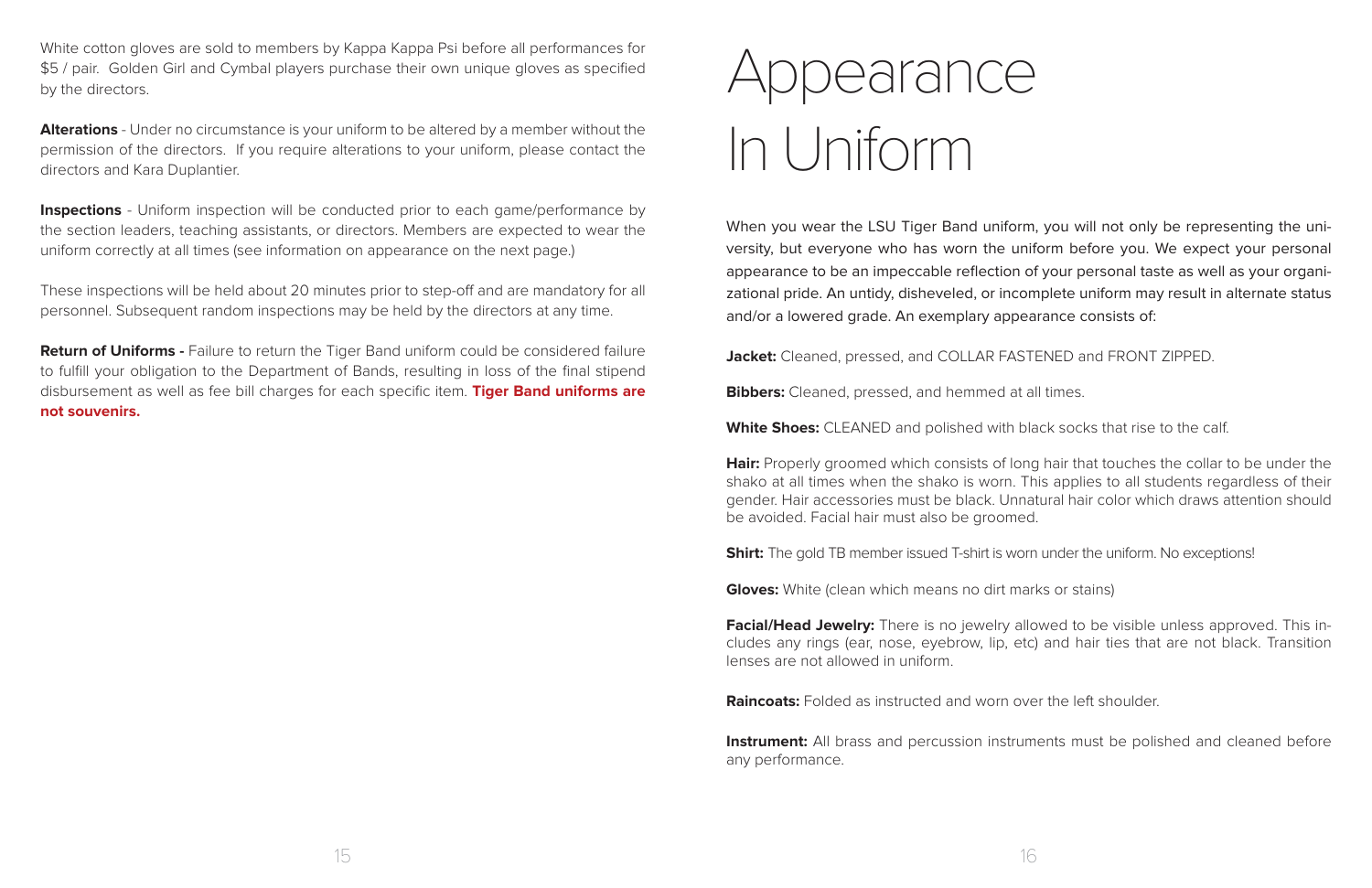**We NEVER wear an incomplete uniform in public. The organization has an image that we must maintain. You are expected to treat and wear your LSU uniform with pride. Cleanliness and neatness are expected of all members. Here are some important points to remember:**

- Hang the uniform on the issued hangar after performances with the garment bag draped over it and open. Any creases and wrinkles will fall out if this is done and any moisture on the uniform will have an opportunity to evaporate.
- Always carry the uniform in your garment bag with the ID tag prominently showing.
- Gloves should be washed after each wearing—or buy new ones—and must be white. Do not assume that we will always have your size in stock. Be prepared!
- Do not hang your uniform in the sun. Continual exposure will fade the color.
- Do not store damp or wet uniforms in the hanging bag as they will mildew in these environments.
- Plumes should always be stored in the issuing tube and should be inserted top first, and removed in the same fashion. Take care to secure your plume at all times, especially when you are in the stadium.
- The jacket collar is worn fastened at all times. No exceptions unless determined by the directors.
- The shako is worn with the chin strap completely under the chin and the bill at eyebrow level. When you take the shako off, always place it upright and not upside down on the white top. The white top scuffs and stains easily. Shakos are often stolen so do not leave it unattended.
- The TB raincoat is often stolen and should not be left unattended. Each raincoat is numbered. On game days, raincoats are rolled and carried to the stadium over the left shoulder. Your fee bill will be assessed \$150 for a lost, stolen, or damaged raincoat.
- Shoes are to be cleaned and polished before EACH performance.

• GG capes should be dry hung neatly after each performance. Perspiration and dirt deteriorate the material. Any uniform damage due to negligence, or loss of any item, will be sustained by the member. The band department will handle the dry cleaning

# Auxiliary Uniforms & Equipment

All auxiliary members should never be in public with an incomplete uniform. This detracts from the image of the organization. Cleanliness and neatness are always expected. Some important points to remember:

• Rinse uniform with cool water and mild detergent (no woolite) after every performance. Hang the uniform on a strong hanger. Any creases and wrinkles will fall out if this is done. The Colorguard and Golden Girl uniforms cannot be dry-cleaned. When

• Do not hang the uniform in the sun or leave it in a car. Continual heat and sun exposure will fade the color and damage the sequins. Do not store your uniform in the trunk of your car. Do not store a damp or wet uniform in the garment bag—uniforms

- traveling, always carry the uniform in your garment bag with your ID tag.
- of the capes.
- will mildew in damp environments.
- and stones.
- ways be white.
- 
- GG tights and fishnets should be in impeccable condition at all times.
- student.

• Do not use hairspray while wearing the uniform as it may damage the metallic lycra

• GG gloves should be washed after each wearing—or buy new ones. They must al-

• The TB raincoat is often stolen and should not be left unattended. Each raincoat is numbered. On game days, raincoats are rolled and carried to the stadium over the left shoulder. Do not dry clean your raincoat and do not roll it up when wet as it will mildew. Your fee bill will be assessed \$150 for a lost, stolen, or damaged raincoat.

• Any uniform damage due to negligence, or loss of any item, will be sustained by the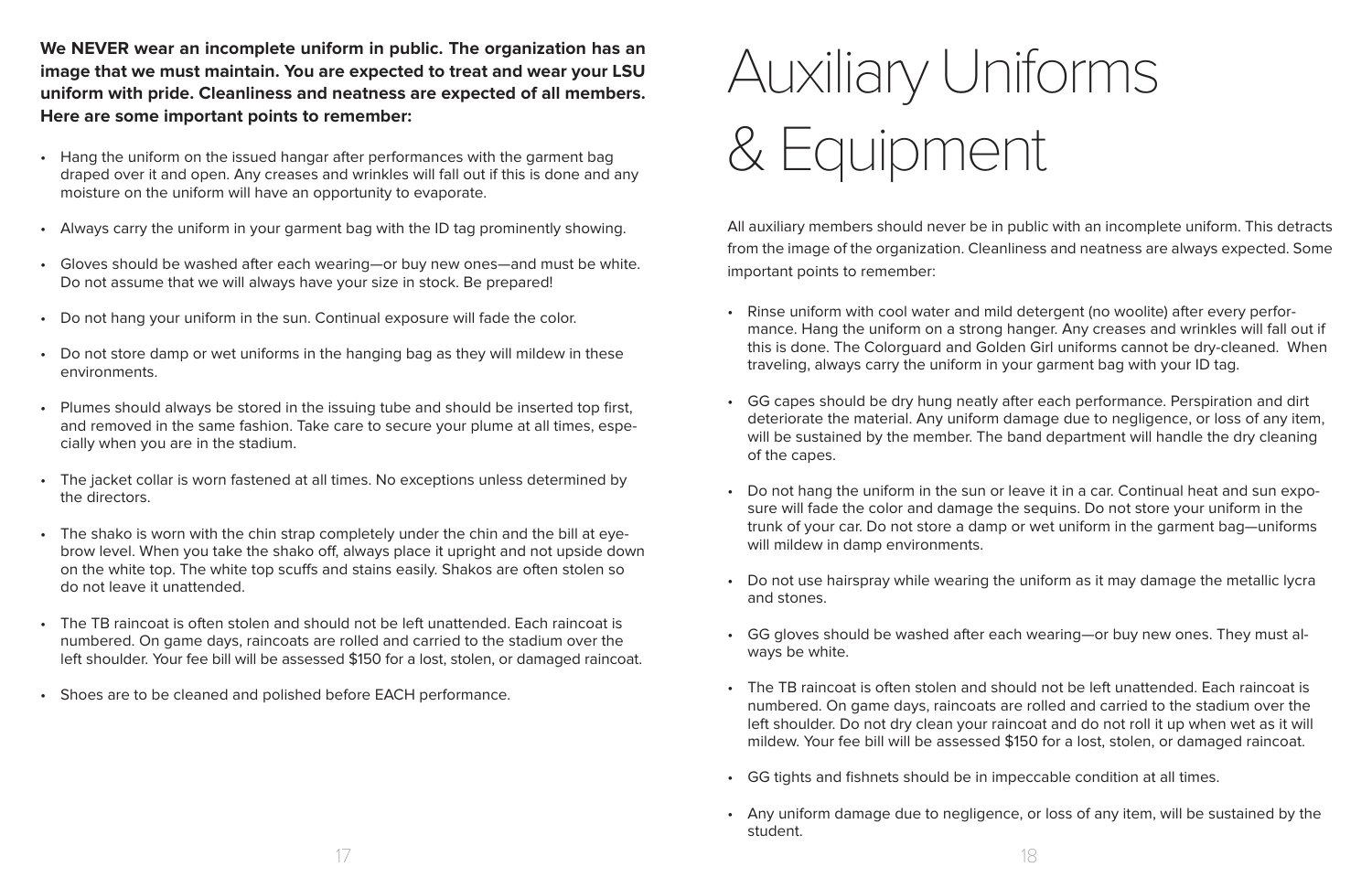# Instruments left at Tiger Band Hall are at the instrumentalist's own risk whether they<br>are privately or university owned. Make sure they are properly stowed in a shelf.

In most cases, the LSU Department of Bands will provide instruments free of charge for instrumentalists who do not own their own instruments. You must be enrolled in MUS 4250 or another musical ensemble to check out an instrument (for concert ensemble purposes). However, after it has been assigned, the individual student is responsible for the safety and proper care of the instrument.

We expect each student to treat LSU instruments as if they were their own. Please make sure to observe the following guidelines regarding proper care of LSU instruments:

- Check with your parents to see if it can be included on their homeowner's insurance policy. Checking out an instrument is a contract and you are responsible for the instrument and its accessories at all times. If it is damaged or lost, you must reimburse LSU the cost of replacing a lost, stolen, or destroyed instrument. If you think an instrument has been stolen, report it immediately to the LSU police.
- Help us maintain our instrument inventory. Report any damage or malfunctions to Steve Koivisto as soon as possible, **stevekoi@lsu.edu** or 225-578-2300 (office). Do not attempt to make repairs yourself—especially stuck mouthpieces. Do not wait minutes before a rehearsal or performance to present a problem. Tiger Band is a high profile organization and visibly damaged instruments detract from our image. If Mr. Koivisto inspects your instrument and notices issues beyond normal wear and tear, repairs will be charged to an individual student's fee bill. Before coming to see Mr. Koivisto, make sure you contact him to set up an appointment time.
- If you are caught in the rain with an instrument, dry if off before putting it away in the case. This will prevent additional issues including key mechanisms and mold forming. Percussion instruments should be completely dried off before putting them away to avoid lugs rusting.
- This year, all non-large instruments should be kept on the person of the students to decrease traffic flow into the building. These instruments include, but not limited to, all woodwinds and trumpets.
- Larger instruments may be stored in the instrument storage room in TBH. Keep in mind that TBH is a high traffic area and not completely secure.

**Supplies, Accessories, and Repairs** - The LSU repair shop maintains a stock of the most commonly used supplies such as reeds, lyres, oil, and other items for sale. Other non-stock and generally more expensive items (mutes, mouthpieces, cases, exotic reeds) may be requested but not guaranteed. Repairs to privately owned instruments will be billed to your student account.

are privately or university owned. Make sure they are properly stowed in a shelf.

• Do not leave instruments unattended in the SOM or MDA practice rooms or classrooms at any time. This year, practice room access is tightly controlled. If you need more permanent storage space, request a locker at **lsu.edu/cmda/music** under Resources ➢ Student Handbooks & Forms. Make sure you have a university issued padlock as unauthorized locks will be cut off and the locker contents removed to

• Use common sense when handling and transporting instruments, especially sousaphones. Do not pile instruments on top of each other and mishandle them. Instru-

• Instruments are checked out on a semester basis and must be checked in personally to the shop at the conclusion of the Spring Game. If you will not return to LSU in the Spring (whether you are graduating or are not going to continue), you must return your instrument to Mr. Koivisto at the conclusion of the bowl game. Depositing your horn on one of the band hall instrument shelves at the end of the semester is not considered checking in your horn. The instrument is your responsibility until you re-

- 
- storage.
- ments are never to be played while walking across campus!
- turn it to the shop and your checkout record cleared.
- If your instrument and/or accessories are not returned by the end of the Spring be assessed for the cost of the equipment.
- baritone or \$2200 for a Yamaha alto saxophone, as examples.

Game, you will be held responsible for the missing equipment. After consulting with Mr. Koivisto and the directors, the property will be reported to the LSU Police Department as missing/stolen with your name listed as the last known user. Your fee bill will

• Replacements are costly and could be approximately \$3200 for a Yamaha marching

For all repairs, please contact Steve Koivisto to set up an appointment via the Instrument/ Lyre Request Form located online at **lsu.edu/cmda/bands** under Resources ➢ For Tiger Band Members.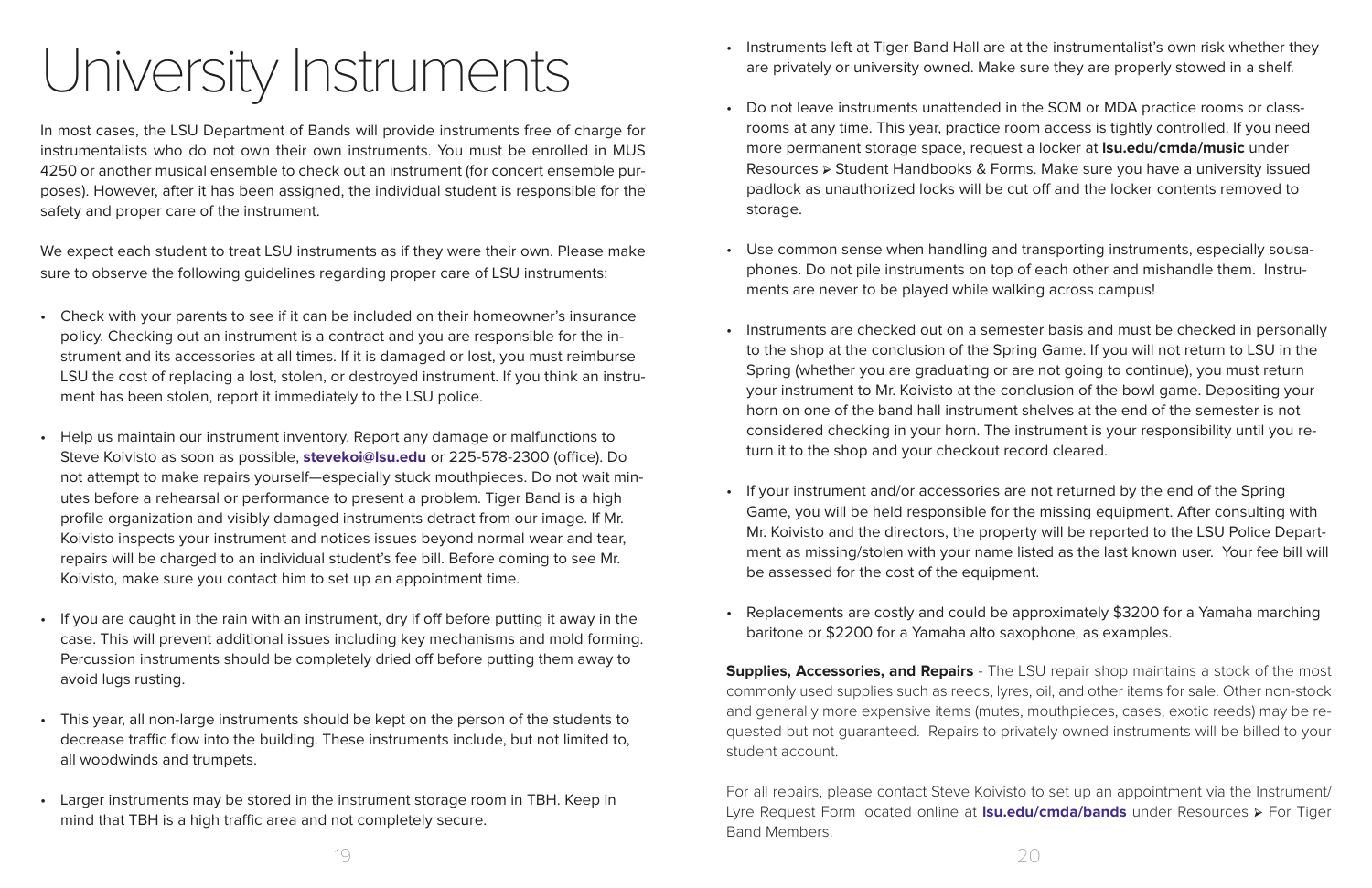# Travel & Potential Bowls

All members are required to travel with the band to designated full band away games, including post season games, over the Winter holiday break. If band members wish to travel home from a game or back to Baton Rouge with their parents, they should advise the directors and bus captains ahead of time before doing so. Students living outside of the Baton Rouge area will receive assistance with their travel to and from the bowl game as deemed appropriate by LSU Athletics.

### **Note that for 2021 there is no full band travel slated for the regular season.**

Tiger Band normally sends a 50 (flight) or 102 (bus) member pep band to all away football games that the full band does not attend. These pep bands consist of only Tiger Band instrumentalists, the drum major, and necessary staff. The rosters for these trips are predetermined during band camp on the basis of ability and seniority by the leadership staff and the directors. We make every effort to include all interested members in at least one trip during the season. While traveling, all Tiger Band rules and the Code of Conduct are in effect. If a member of the Tiger Band wishes to remain at a site for a pep band trip, they must coordinate with the director on the trip and let their bus captain know. Members are allowed to meet the Tiger Band on site for a game if they happen to travel on their own. However, for the entirety of the gameday, they must be with the band from the load time at the hotel to the conclusion of the march back to the buses after the game. All travel exceptions must be cleared with a director.

**You are expected to attend all performances on our schedule. All times and venues are tentative projections and are subject to change. You will be updated as the season progresses on any changes. Excuse letters will be provided for all events that will require you to miss class.**

**Band members who do not travel during the COVID-19 pandemic will not be penalized academically or in their overall standing in the organization.**

## 2021 Season Performance Schedule

| <b>September 11</b>     | vs. McNeese State            | // Full Band          |
|-------------------------|------------------------------|-----------------------|
| <b>September 18</b>     | vs. Central Michigan         | // Full Band          |
| <b>September 25</b>     | @ Mississippi State          | // Pep Band           |
| <b>October 1</b>        | <b>LSU Fall Fest</b>         | // Full Band          |
| <b>October 2</b>        | vs. Auburn                   | // Full Band          |
| October 9               | @ Kentucky                   | // Pep Band           |
| <b>October 16</b>       | vs. Florida                  | // Full Band          |
| <b>October 23</b>       | @ Ole Miss                   | // Pep Band           |
| <b>October 30</b>       | <b>Bye Week</b>              | $//$ None             |
| <b>November 6</b>       | @ Alabama                    | // Pep Band           |
| <b>November 13</b>      | vs. Arkansas                 | // Full Band          |
| <b>November 20</b>      | vs. ULM                      | // Full Band + Alumni |
| November 27             | vs. Texas A&M                | // Full Band          |
| December 4              | <b>SEC Championship</b>      | // Full Band          |
| Dec./Jan. TBD           | Potenial Bowl / Playoffs     | // Full Band          |
| <b>Feburary 3, 2022</b> | <b>Stately Oaks Festival</b> | // Full Band          |

| <b>Game</b>             | <b>Date</b> | <b>Site</b>      | <b>Matchup</b>            | <b>Network</b> |
|-------------------------|-------------|------------------|---------------------------|----------------|
| Independence Bowl       | Dec. 18     | Shreveport, LA   | SEC vs. ACC               | <b>ESPN</b>    |
| Gasparilla Bowl         | Dec. 23     | Tampa, FL        | American/ACC/SEC          | <b>ESPN</b>    |
| <b>Birmingham Bowl</b>  | Dec. 28     | Birmingham, AL   | <b>SEC vs. American</b>   | <b>ESPN</b>    |
| Liberty Bowl            | Dec. 28     | Memphis, TN      | SEC vs Big 12             | <b>ESPN</b>    |
| Belk/Duke's Mayo Bowl   | Dec. 30     | Charlotte, NC    | SEC vs. ACC               | <b>ESPN</b>    |
| Music City Bowl         | Dec. 30     | Nashville, TN    | SEC vs. ACC/Big Ten       | <b>ESPN</b>    |
| Peach Bowl              | Dec. 30     | Atlanta, GA      | At Large                  | <b>ESPN</b>    |
| <b>CFP-Cotton Bowl</b>  | Dec. 31     | Arlington, TX    | <b>National Semifinal</b> | <b>ESPN</b>    |
| <b>CFP- Orange Bowl</b> | Dec. 31     | Miami, FL        | <b>National Semifinal</b> | <b>ESPN</b>    |
| <b>Gator Bowl</b>       | Dec. 31     | Jacksonville, FL | SEC vs. Big Ten/ACC       | <b>ESPN</b>    |
| <b>Citrus Bowl</b>      | Jan. 1      | Orlando, FL      | SEC vs. Big Ten           | <b>ESPN</b>    |
| Fiesta Bowl             | Jan. 1      | Glendale, AZ     | At Large                  | <b>ESPN</b>    |
| <b>Outback Bowl</b>     | Jan. 1      | Tampa, FL        | SEC vs. Big Ten           | <b>ESPN</b>    |
| Sugar Bowl              | Jan. 1      | New Orleans, LA  | SEC vs Big 12             | <b>ESPN</b>    |
| <b>Texas Bowl</b>       | Jan. 4      | Houston, TX      | SEC vs. Big 12            | <b>ESPN</b>    |
| National Championship   | Jan. 13     | Indianapolis, IN | <b>Semifinal Winners</b>  | <b>ESPN</b>    |

## Potential Bowl / Playoff Games **Leave your calendar flexible for travel from December 17 to January 9.**

| : State       | // Full Band          |
|---------------|-----------------------|
|               |                       |
| lichigan      | // Full Band          |
| i State       | // Pep Band           |
|               | // Full Band          |
|               | // Full Band          |
|               | // Pep Band           |
|               | // Full Band          |
|               | // Pep Band           |
|               | // None               |
|               | // Pep Band           |
|               | // Full Band          |
|               | // Full Band + Alumni |
| M             | // Full Band          |
| onship        | // Full Band          |
| ll / Playoffs | // Full Band          |
| Fostival      | // Full Rand          |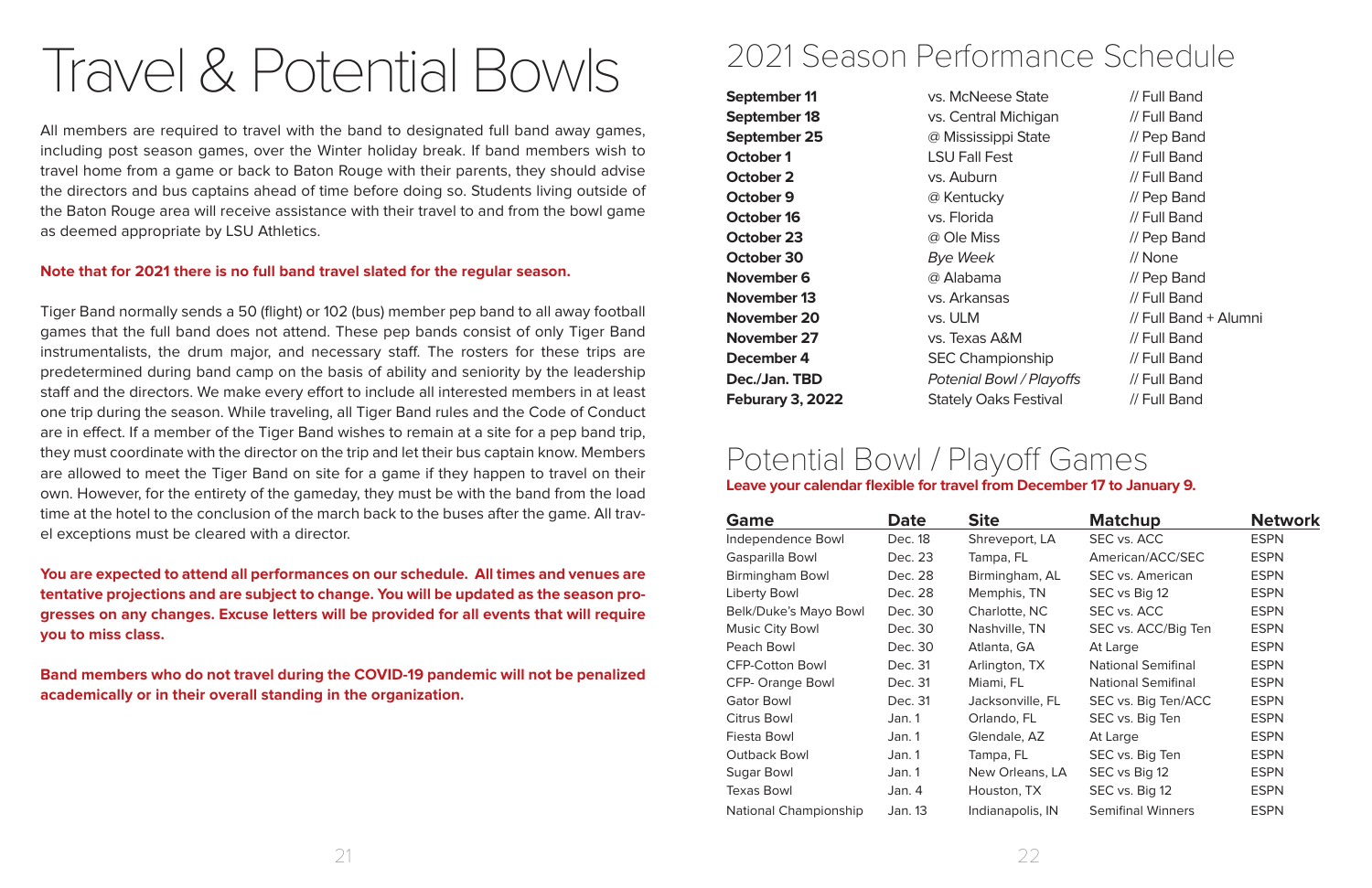# A Capsule History of the LSU Bands

| 1893 | Two cadets, Wylie M. Barrow and Ruffin G. Pleasant, organized a band<br>which was called the "Cadet Band" and totaled 9 members. It performed for LSU<br>football games, which began in that same year.<br>Ruffin G. Pleasant named Director. | 1940<br>1942 |
|------|-----------------------------------------------------------------------------------------------------------------------------------------------------------------------------------------------------------------------------------------------|--------------|
|      |                                                                                                                                                                                                                                               |              |
| 1896 | Professor W.B. Clarke became Director.                                                                                                                                                                                                        | 1943         |
| 1897 | Ruffin G. Pleasant returned as Director.                                                                                                                                                                                                      | 1944         |
| 1898 | Charles A Kellogg named Director.                                                                                                                                                                                                             | 1945         |
| 1903 | Frank E. Miller named Director.                                                                                                                                                                                                               |              |
| 1904 | D.P. West named Director.                                                                                                                                                                                                                     |              |
|      | The Cadet Band performed at the St. Louis World Exposition.                                                                                                                                                                                   | 1948         |
| 1905 | W.B. Clarke returned as Director.                                                                                                                                                                                                             | 1952         |
| 1910 | Band rehearsed Monday, Wednesday, and Friday from 4:00-6:00 pm.<br>Band uniforms were gray with white trim.                                                                                                                                   | 1958         |
| 1914 | Dance Band organized.                                                                                                                                                                                                                         |              |
| 1915 | Henry Wallace Stopher named Director.                                                                                                                                                                                                         | 1959         |
| 1918 | F.T. Guilbeau named Director.                                                                                                                                                                                                                 |              |
|      | Summer Band program initiated.                                                                                                                                                                                                                |              |
| 1924 | Tiger Band performed its first halftime show.                                                                                                                                                                                                 | 1964         |
| 1925 | The Practice House, the first band hall, was built.                                                                                                                                                                                           | 1965         |
| 1930 | Alfred A. Wickboldt named Director of Bands.                                                                                                                                                                                                  | 1966         |

| 1931 | Tiger Band expanded to 250 memb<br>Tiger Band became known as the "S<br>Uniform colors changed to purple ar                                                               |
|------|---------------------------------------------------------------------------------------------------------------------------------------------------------------------------|
| 1934 | Castro Carazo named Director of Ba<br>Carazo and Huey P. Long write Touc                                                                                                  |
| 1935 | The Tigerettes, a female dance squa                                                                                                                                       |
| 1936 | A new band building built at the rear                                                                                                                                     |
| 1940 | Arthur M. Culpepper named Director                                                                                                                                        |
| 1942 | J.S. Fisher named Director of Bands.<br>Twilight Concerts are held in front of                                                                                            |
| 1943 | Females permitted in the band for th                                                                                                                                      |
| 1944 | William E. Koogler named Director of                                                                                                                                      |
| 1945 | L. Bruce Jones named Director of Ba<br>Band became a department in the S<br>primarily a military band operation.<br>Band service award program initiate                   |
| 1948 | Beta Gamma Chapter of Kappa Kapp                                                                                                                                          |
| 1952 | Alpha Lambda Chapter of Tau Beta S                                                                                                                                        |
| 1958 | The Band Hall burned down, taking<br>all instruments except the new sousa<br>one French horn.                                                                             |
| 1959 | Thomas Tyra named Director of Ban<br>James N. Geideman, LSU's instrume<br>Director of Bands.<br>The Ballet Corps (a female dance line<br>The Tiger Band became known as T |
| 1964 | William F. Swor named Director of Ba                                                                                                                                      |
| 1965 | Ballet Corps name changed to "Gold                                                                                                                                        |
| 1066 | Iamos A Mackou the "Colden Voice                                                                                                                                          |

nembers. the "Show Band of the South." ple and gold.

of Bands. Touchdown for LSU and Darling of LSU.

squad, organized.

e rear of the old infirmary.

rector of Bands.

ont of the Memorial Tower.

for the first time.

ctor of Bands.

of Bands. the School of Music, instead of being nitiated.

**Kappa Psi formed at LSU.** 

Beta Sigma formed at LSU.

1858 Aking with it all the new uniforms, all music, and sousaphones, one baritone horn and

f Bands. trument repairman, named Assistant

ce line) added to the band. n as The Golden Band from Tigerland.

of Bands.

"Golden Girls."

James A. Mackey, the "Golden Voice," became Tiger Band announcer.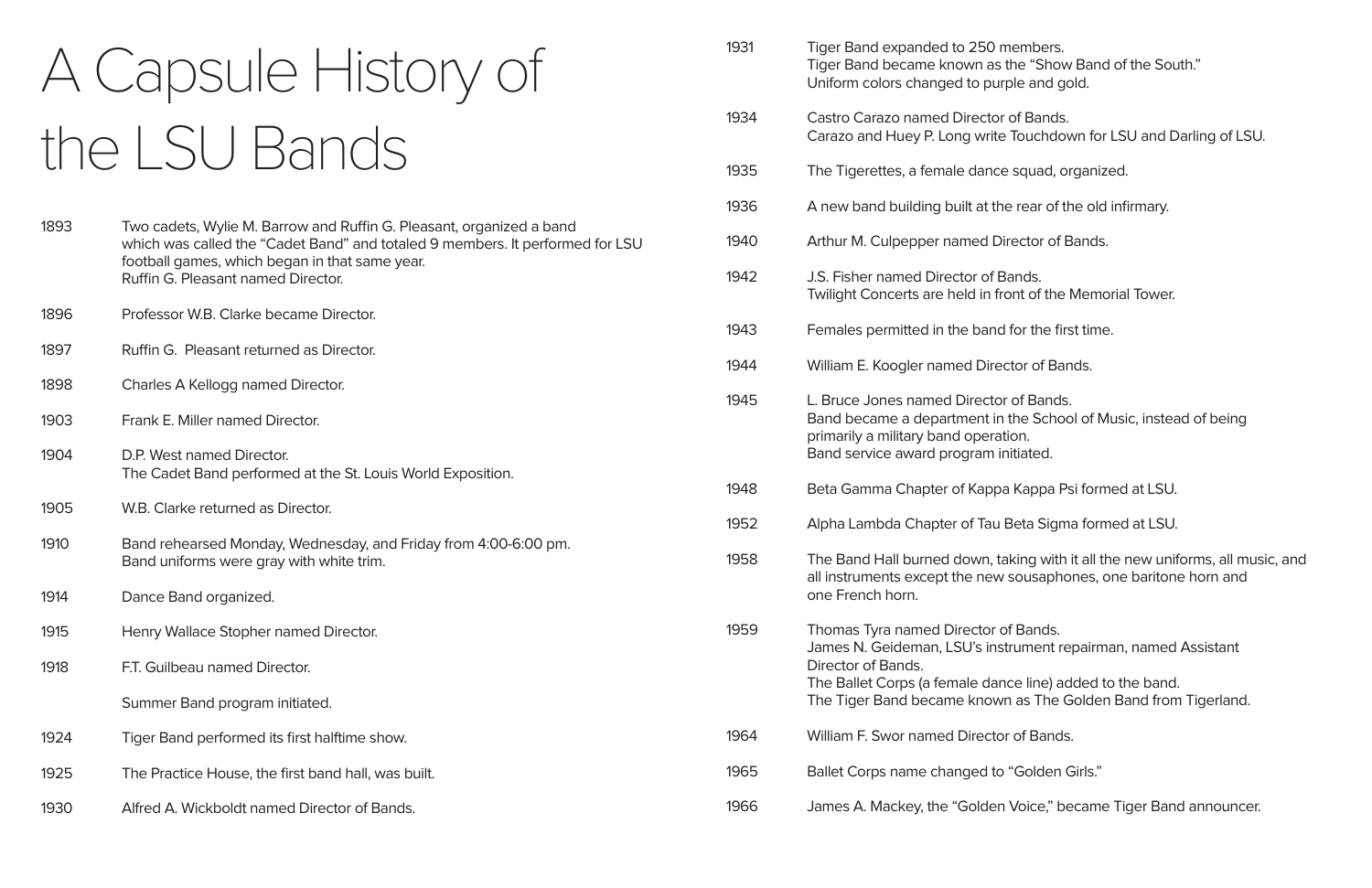| 1971 | LSU Tiger Band named "The All American College TV Band" and per<br>formed at the Orange Bowl and the East-West Shrine Bowl.                                      | 2009 | Tiger Band was inducted into the L                                                                                   |
|------|------------------------------------------------------------------------------------------------------------------------------------------------------------------|------|----------------------------------------------------------------------------------------------------------------------|
| 1977 | Nicholas M. Rouse named Director of Bands.                                                                                                                       | 2010 | Frank B. Wickes retired as Director<br>Roy King named Director of Tiger B                                            |
| 1979 | Roger Wattam hired as Instrument Technician.                                                                                                                     | 2011 | Eric Melley named interim Assistan<br>Roy King named Director of Athletic                                            |
| 1980 | Frank B. Wickes named Director of Bands.<br>J. Russell Laib named Associate Director of Bands.                                                                   |      | Donald McKinney named Director<br>The LSU Golden Girls travel to Hon                                                 |
| 1981 | Inaugural Tigerama Concert is held.                                                                                                                              | 2012 | The New Tiger Band Hall opens.<br>Dennis Llinás named Associate Dire                                                 |
| 1983 | Tiger Band first performed for a New Orleans Saints football game.<br>David Morris named Associate Director of Bands.                                            |      | Steve Koivisto replaces Mark Vande<br>Tiger Band named one of the "Top                                               |
| 1984 | Tiger Band marched the Krewe of Bacchus parade during Mardi Gras.                                                                                                | 2014 | The Tiger Band performs at the St.<br>Damon Talley named Director of Ba                                              |
| 1985 | Linda R. Moorhouse named Assistant Director of Bands.                                                                                                            |      |                                                                                                                      |
| 1988 | Tiger Band participated in filming the Hollywood movie "Everybody's<br>All American."                                                                            | 2016 | Dennis Llinás named interim Direct<br>Kelvin Jones named interim Assista<br><b>Blair Guillaume named Golden Girl</b> |
|      | LSU's Tau Beta Sigma and Kappa Kappa Psi chapters merge.                                                                                                         |      | Amy Triche named Colorguard Spc<br>Kara Duplantier named Bands Busi                                                  |
| 1993 | John P. LaCognata named interim Assistant Director of Bands.                                                                                                     |      | Robert Dowie named Leadership &<br>Craig Macaluso joins the Tiger Ban                                                |
| 1995 | Linda R. Moorhouse returned as Assistant Director of Bands.                                                                                                      |      | Greg and Jennifer Renoud join the                                                                                    |
| 1997 | Tiger Band voted "Number One Marching Band" in the Southeastern<br>Conference by the SEC Band Directors.                                                         | 2017 | Tiger Band is selected as one of 8<br>at the CBDNA National Conference<br>Dennis Llinás named Director of Tion       |
| 1998 | Roy M. King named interim Assistant Director of Bands.<br>College of Music & Dramatic Arts formed by combining the School of                                     |      | Kelvin Jones named Assistant Direo<br>Johnette Folse named Colorguard                                                |
|      | Music and Department of Theatre.                                                                                                                                 |      | "Veterans Salutes" halftime show g<br>First Tigerama performance in New                                              |
| 1999 | Linda R. Moorhouse returned as Associate Director of Bands.                                                                                                      |      |                                                                                                                      |
|      | Roy M. King named Assistant Director of Bands.<br>James A. Mackey, the "Golden Voice" since 1966, retired.<br>Patrick Wright hired as the "Voice of Tiger Band." | 2018 | 125th Anniversary of The Golden B<br>New Golden Girl uniforms unveiled<br>"Binge Watch" halftime show goes           |
| 2002 | Tiger Band received the Sudler Trophy.                                                                                                                           |      | Tiger Band marched the Krewe of 2                                                                                    |
|      |                                                                                                                                                                  | 2019 | 60th anniversary of the LSU Golder                                                                                   |
| 2004 | Tiger Band marched the Krewe of Rex parade during Mardi Gras.                                                                                                    |      | New Colorguard uniforms unveiled<br>Kelvin Jones named interim Associ                                                |
| 2008 | Mark Vandermark replaces Roger Wattam as Instrument Technician.<br>Tiger Band wins the "Battle of the Bands" contest sponsored by ESPN.                          |      | <b>Cliff Croomes named interim Assist</b>                                                                            |

he Louisiana Music Hall of Fame.

ector of Bands. ger Band and Associate Director of Bands. istant Director of Bands.

hletic Bands ctor of Wind Ensembles and Conducting. Hong Kong to perform at the Chinese New Year.

e Director of Bands

/andermark as Instrument Technician

'Top 10" bands in the US by the Huffington Post.

e St. Patrick's Day Parade in Dublin, Ireland. of Bands

lirector of Tiger Band

ssistant Director of Bands

Girl Sponsor

**Sponsor** 

**Business Officer** 

hip & Development Coordinator

Band as photographer

If the Tiger Band as videographers

of 8 collegiate marching bands to be recognized rence for excellence in the show "NOLA." of Tiger Band Director of Bands uard Sponsor ow goes viral New Orleans Saenger Theatre

en Band from Tigerland eiled, designed by Suzanne Perron oes viral e of Zulu parade during Mardi Gras.

olden Girls ssociate Director of Bands / Director of Tiger Band Assistant Director of Bands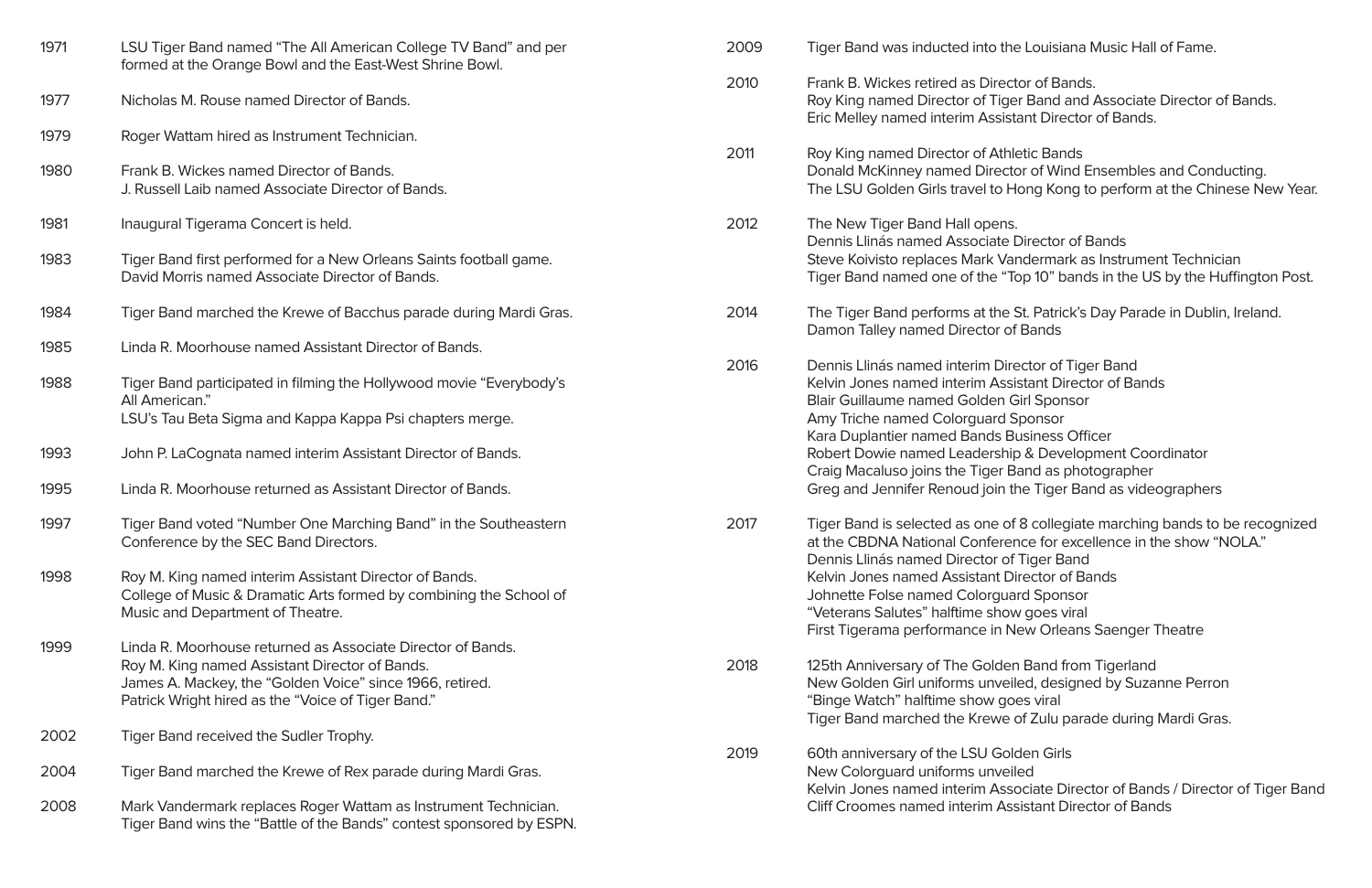- 2020 50th Anniversary of recognition as "The All-American College TV Band" Kelvin Jones named Assistant Director of Bands / Director of Tiger Band Cliff Croomes named Assistant Director of Bands / Director of Bengal Brass Simon Holoweiko named Associate Director of Bands
- 2021 50th Anniversary of the LSU Colorguard Dontay L. Douglas named Assistant Director of Bands / Director of Bengal Brass

**The directors reserve the right to modify any part of the course as necessary to meet the learning needs of the class.**